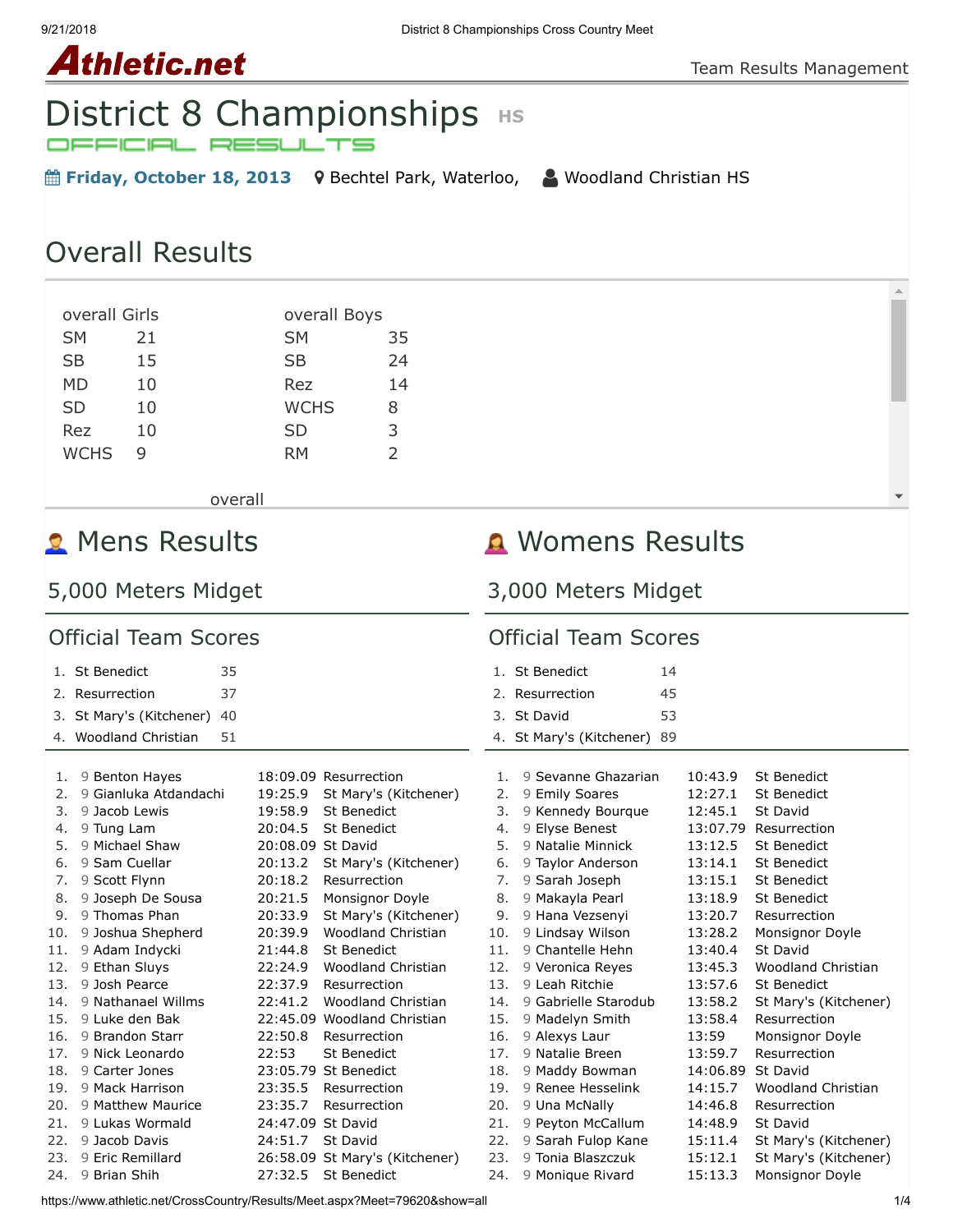Provided by Athletic.net

### 6,000 Meters Junior

### Official Team Scores

#### 1. [St Mary's \(Kitchener\)](https://www.athletic.net/CrossCountry/School.aspx?SchoolID=27485) 24

#### 2. [St Benedict](https://www.athletic.net/CrossCountry/School.aspx?SchoolID=27484) 44

| 1. 10 Minas Abara        | 22:15.7 | St Mary's (Kitchener)       |
|--------------------------|---------|-----------------------------|
| 2. 10 Devaughn Channer   | 22:43.5 | <b>St Benedict</b>          |
| 3. 10 Joseph Hunter      | 22:56.2 | Resurrection                |
| 4. 10 Nasche Loffelmann  | 24:05.9 | St Mary's (Kitchener)       |
| 5. 10 Sean Clark         | 24:51.9 | Woodland Christian          |
| 6. 10 Isaac Veldhuis     | 25:06.2 | Woodland Christian          |
| 7. 10 Josh Omar          |         | 25:12.59 Woodland Christian |
| 8. 10 Graham Swarbrick   | 25:32.2 | Resurrection                |
| 9. 10 Pride Nkomo        | 25:45.4 | St Mary's (Kitchener)       |
| 10. 10 Jason Bleach      | 25:53.8 | St Mary's (Kitchener)       |
| 11. 10 Benjamin Meyer    | 27:18.5 | St Mary's (Kitchener)       |
| 12. 10 Dawson deJeu      | 27:41.5 | Resurrection                |
| 13. 10 Connor Goliath    | 29:16.2 | <b>St Benedict</b>          |
| 14. 10 Perrin Leadbeater |         | 30:44.09 St Benedict        |
| 15. 10 Rye Pescod        | 30:47   | <b>St Benedict</b>          |
| 16. 10 Noah McCann       | 31:20.9 | Rockway Mennonite           |
| 17. 10 Anthony Phan      | 32:56.7 | St Mary's (Kitchener)       |
| 18. 10 Cameron Hall      | 34:26.5 | <b>St Benedict</b>          |
| Provided by Athletic.net |         |                             |

# 7,000 Meters Senior

# Official Team Scores

| 1. St Mary's (Kitchener) | 20  |  |
|--------------------------|-----|--|
| 2. Resurrection          | 32  |  |
| 3. St Benedict           | 55  |  |
| 4. Woodland Christian    | 87  |  |
| 5. St David              | 92  |  |
| 6. Rockway Mennonite     | 150 |  |

| 1. 12 Marcus Noble      | 25:15             | <b>St Benedict</b>             |
|-------------------------|-------------------|--------------------------------|
| 2. 11 Brendan Masters   | 25:22.2           | Resurrection                   |
| 3. 12 Sebastien Jania   | 26:33.4           | St Mary's (Kitchener)          |
| 4. 12 Dejen Abraha      | 26:58.5           | St Mary's (Kitchener)          |
| 5. 12 Craig Lyons       |                   | 27:05.79 Resurrection          |
| 6. 12 Taylor Gagne      | 27:21.2           | St Mary's (Kitchener)          |
| 7. 12 Jose Alba         | 28:00.7           | St Mary's (Kitchener)          |
| 8. 12 Elijah Cameron    | 28:15.3           | <b>Woodland Christian</b>      |
| 9. 12 Cabral Calvin     |                   | 28:28.09 St Mary's (Kitchener) |
| 10. 12 Scott Corbett    |                   | 28:35.09 St Benedict           |
| 11. 12 Chance Newell    | 28:45.09 St David |                                |
| 12. 11 Jacob Robinson   |                   | 29:00.59 Resurrection          |
| 13. 11 Kevin Santolini  | 29:01.2           | Resurrection                   |
| 14. 12 Jorge Ortez      |                   | 29:26.09 Monsignor Doyle       |
| 15. 12 Daniel Agudelo   |                   | 29:28.8 St Mary's (Kitchener)  |
| 16. 11 Collin Griffioen |                   | 29:31.59 St Mary's (Kitchener) |
| 17. 12 Daniel Omar      |                   | 29:37.09 Woodland Christian    |
| 18. 12 Adam Tank        |                   | 29:38.09 Resurrection          |
| 19. 12 Colton Dorion    |                   | 29:42.59 St Benedict           |
| 20. 12 Paul Bootsma     | 29:51.5           | St Mary's (Kitchener)          |
| 21. 10 Owen Babcock     |                   | 29:54.59 Resurrection          |
| 22. 11 Caleb Jolkowski  |                   | 29:58.2 Resurrection           |
|                         |                   |                                |

| 25. 9 Kelly Koetsier     |                  | 15:22.6 Woodland Christian    |
|--------------------------|------------------|-------------------------------|
| 26. 9 Julia VanBakel     |                  | 15:24.5 Resurrection          |
| 27. 9 Logan Pereira      |                  | 16:00.89 St Benedict          |
| 28. 9 Hillary Motz       |                  | 16:09.89 Resurrection         |
| 29. 9 Audrey Kompter     | 16:33.6 St David |                               |
| 30. 9 Alexis Pearson     |                  | 17:15.9 St Mary's (Kitchener) |
| 31. 9 Julia Veber        |                  | 17:34.59 St Benedict          |
| Provided by Athletic.net |                  |                               |
|                          |                  |                               |

# 4,000 Meters Junior

### Official Team Scores

| 1. St Mary's (Kitchener) 15 |    |  |
|-----------------------------|----|--|
| 2. Resurrection             | 31 |  |
| 3. St Benedict              | 47 |  |
| 4. Woodland Christian       | 85 |  |

| 1. 10 Sydney Collins      | 17:09.2  | St Mary's (Kitchener)     |  |  |  |  |
|---------------------------|----------|---------------------------|--|--|--|--|
| 2. 10 Christie Downey     | 17:41.8  | St Mary's (Kitchener)     |  |  |  |  |
| 3. 10 Carina De Sousa     | 18:13.5  | St Mary's (Kitchener)     |  |  |  |  |
| 4. 10 Samantha Melo       | 18:49.4  | Resurrection              |  |  |  |  |
| 5. 10 Lauren Philippi     | 18:56.9  | Resurrection              |  |  |  |  |
| 6. 10 Sydney Papadopoulis | 19:00.4  | <b>St Benedict</b>        |  |  |  |  |
| 7. 10 Vanessa Morsink     | 19:00.5  | Woodland Christian        |  |  |  |  |
| 8. 10 Jade Weir           | 19:22.8  | <b>St Benedict</b>        |  |  |  |  |
| 9. 10 Sheena Flanagan     | 19:40.59 | St Mary's (Kitchener)     |  |  |  |  |
| 10. 10 Johanna Gross      | 19:40.8  | Resurrection              |  |  |  |  |
| 11. 10 Maud Galland       | 19:54.59 | St Mary's (Kitchener)     |  |  |  |  |
| 12. 10 Bianca Allain      | 20:16.59 | Resurrection              |  |  |  |  |
| 13. 10 Chanel Wase        | 20:32.4  | Resurrection              |  |  |  |  |
| 14. 10 Sandra Amaya       | 20:42.2  | St Mary's (Kitchener)     |  |  |  |  |
| 15. 10 Meaghan Voll       | 20:46    | St Mary's (Kitchener)     |  |  |  |  |
| 16. 10 Rachel Kasprzyk    | 20:59.5  | <b>St Benedict</b>        |  |  |  |  |
| 17. 10 Abby Ferguson      | 21:17.4  | <b>St Benedict</b>        |  |  |  |  |
| 18. 10 Paulina Paniche-Ki | 21:45.8  | St David                  |  |  |  |  |
| 19. 10 Hannah Boonstra    | 21:50.2  | <b>Woodland Christian</b> |  |  |  |  |
| 20. 10 Chelsea Sprout     | 21:58.9  | Resurrection              |  |  |  |  |
| 21. 10 Emily Schroeder    | 22:01    | Resurrection              |  |  |  |  |
| 22. 10 Jenn Flanagan      | 22:29.7  | St David                  |  |  |  |  |
| 23. 10 Megan Grant        | 22:56.9  | St David                  |  |  |  |  |
| 24. 10 Caitlyn Mcgivern   | 23:09.5  | <b>St Benedict</b>        |  |  |  |  |
| 25. 10 Emma Leuenberger   | 24:00.09 | St Mary's (Kitchener)     |  |  |  |  |
| 26. 10 Anne Marie Taborek | 24:04.9  | <b>St Benedict</b>        |  |  |  |  |
| 27. 10 Veronica Reitmeier | 24:11.09 | <b>St Benedict</b>        |  |  |  |  |
| 28. 10 Anna Karpets       | 24:48.59 | Resurrection              |  |  |  |  |
| 29. 10 Emily Dunne        | 24:54.8  | <b>Woodland Christian</b> |  |  |  |  |
| 30. 10 Joy-Hannah Koudijs | 24:56.4  | <b>Woodland Christian</b> |  |  |  |  |
| 31. 10 Megan Fluit        | 25:02.9  | <b>Woodland Christian</b> |  |  |  |  |
| 32. 10 Tanya Jordan       | 25:48    | Resurrection              |  |  |  |  |
| 33. 10 Rachel Freeland    | 26:43.5  | St Mary's (Kitchener)     |  |  |  |  |
| 34. 10 Jaime Brush        | 26:46.4  | St Mary's (Kitchener)     |  |  |  |  |
| 35. 10 Sonya Sowamber     | 30:45    | <b>St Benedict</b>        |  |  |  |  |
| Provided by Athletic.net  |          |                           |  |  |  |  |

# 5,000 Meters Senior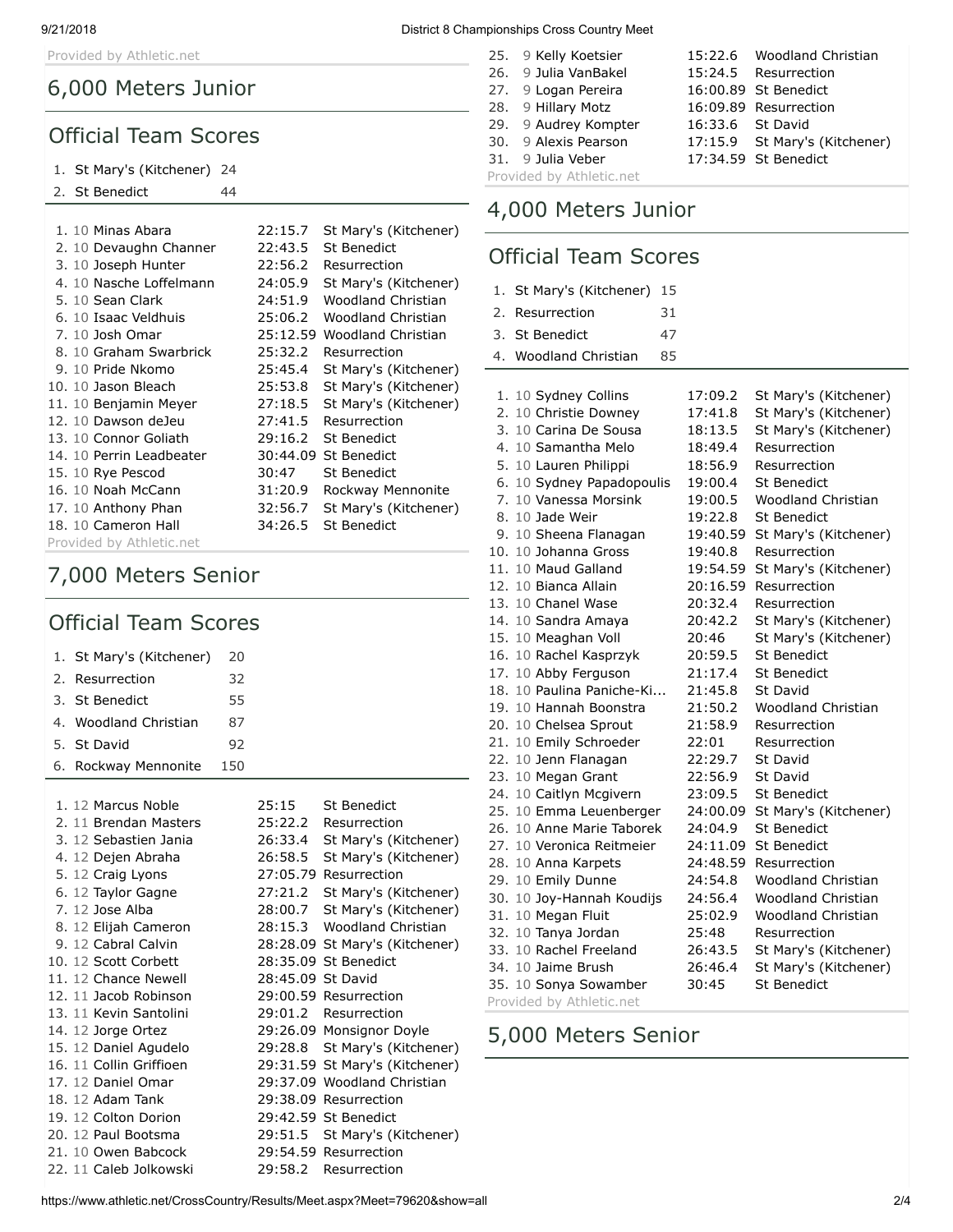| 23. 11 Luca Multari       | 30:00.2 St David  |                                |
|---------------------------|-------------------|--------------------------------|
| 24. 11 Paul Hewson        | 30:06.29 St David |                                |
| 25. 12 Ryan Briones       |                   | 30:27.9 St Benedict            |
| 26. 11 Scott Fraser       |                   | 31:06.29 St Mary's (Kitchener) |
| 27. 12 Ben Squicciarini   | 31:21.4           | <b>St Benedict</b>             |
| 28. 11 Taylor Hehn        | 31:21.59          | St Mary's (Kitchener)          |
| 29. 12 Tyler Beatty       | 31:48.7           | Monsignor Doyle                |
| 30. 12 Zachary Branan     | 31:53.5           | Woodland Christian             |
| 31. 11 Andrew Misener     | 31:57.8           | St Benedict                    |
| 32. 12 Daniel Deen        | 32:12.3           | Woodland Christian             |
| 33. 12 Michael Burgess    | 32:28.7           | <b>St Benedict</b>             |
| 34. 11 Christian Agnew    | 33:17.9           | St David                       |
| 35. 11 Joel Klassen       |                   | 33:27.09 Rockway Mennonite     |
| 36. 12 Neelis Meuller-Mar | 33:37.3           | Rockway Mennonite              |
| 37. 11 THOMAS LIM         | 33:58.59 St David |                                |
| 38. 11 Isaac Beech        | 35:26.9           | Rockway Mennonite              |
| 39. 11 Alexandeer Siopiol | 36:04.8           | St David                       |
| 40. 12 Kevin Huang        | 36:17.09 St David |                                |
| 41. 11 Jonathan Klassen   |                   | 36:22.09 Rockway Mennonite     |
| 42. 11 Paul Hiff          |                   | 36:33.69 St Benedict           |
| 43. 11 Aaron Miedema      |                   | 36:37.09 St Mary's (Kitchener) |
| 44. 11 Anthony Naranjo    |                   | 36:38.19 St Mary's (Kitchener) |
| 45. 11 Scott Bootsma      |                   | 36:38.69 St Mary's (Kitchener) |
| 46. 11 Adam Laranjeiro    | 36:43.5           | <b>St Benedict</b>             |
| 47. 11 Aaron Silver       |                   | 37:28.4 St Benedict            |
| 48. 11 Thomas Graham-Bink |                   | 39:35.59 Woodland Christian    |
| 49. 12 Adrian Alvarado    |                   | 40:33.69 St Benedict           |
| 50. 12 John Nguyen        |                   | 43:02.19 Resurrection          |
| Provided by Athletic.net  |                   |                                |
|                           |                   |                                |

| :00.2 | St David                     |
|-------|------------------------------|
|       | :06.29 St David              |
| :27.9 | <b>St Benedict</b>           |
|       | :06.29 St Mary's (Kitchener) |
| :21.4 | <b>St Benedict</b>           |
|       | :21.59 St Mary's (Kitchener) |
| :48.7 | Monsignor Doyle              |
| :53.5 | <b>Woodland Christian</b>    |
| :57.8 | <b>St Benedict</b>           |
| :12.3 | Woodland Christian           |
| :28.7 | <b>St Benedict</b>           |
| :17.9 | <b>St David</b>              |
|       | :27.09 Rockway Mennonite     |
| :37.3 | Rockway Mennonite            |
|       | :58.59 St David              |
| :26.9 | Rockway Mennonite            |
| :04.8 | St David                     |
|       | :17.09 St David              |
|       | :22.09 Rockway Mennonite     |
|       | :33.69 St Benedict           |
|       | :37.09 St Mary's (Kitchener) |
|       | :38.19 St Mary's (Kitchener) |
|       | :38.69 St Mary's (Kitchener) |
| :43.5 | <b>St Benedict</b>           |
| :28.4 | <b>St Benedict</b>           |
|       | :35.59 Woodland Christian    |
|       | :33.69 St Benedict           |
|       | :02.19 Resurrection          |
|       |                              |
|       |                              |

## Official Team Scores

| 1. | Monsignor Doyle                                    | 34 |                    |                                       |
|----|----------------------------------------------------|----|--------------------|---------------------------------------|
| 2. | St Mary's (Kitchener)                              | 43 |                    |                                       |
| 3. | <b>Woodland Christian</b>                          | 47 |                    |                                       |
| 4. | St David                                           | 55 |                    |                                       |
|    |                                                    |    |                    |                                       |
| 5. | Père René de Galinée                               | 64 |                    |                                       |
| 6. | Resurrection                                       | 79 |                    |                                       |
|    |                                                    |    |                    |                                       |
|    | 1. 11 Sylvie Carruthers                            |    | 18:55.3            | Père René de Galinée                  |
|    | 2. 12 Olivia Scagnetto                             |    | 19:24.8            | St Mary's (Kitchener)                 |
|    | 3. 12 Grace Gany                                   |    | 19:32.59           | St Mary's (Kitchener)                 |
|    | 4. 11 Breanne Steven                               |    | 19:37.5            | <b>St David</b>                       |
|    | 5. 11 Madison Visscher                             |    | 19:57.3            | <b>Woodland Christian</b>             |
|    | 6. 12 Amanda Hutchings<br>7. 11 Taya Ambrose       |    | 20:23.2<br>20:27.7 | Monsignor Doyle<br>Monsignor Doyle    |
|    | 8. 10 Paige Easterbrook                            |    | 20:32.4            | Woodland Christian                    |
|    | 9. 11 Julia Moreau                                 |    | 20:48.3            | St David                              |
|    | 10. 11 Andie Robertson                             |    | 20:54.5            | Monsignor Doyle                       |
|    | 11. 12 Emma Segato                                 |    | 20:59.2            | Monsignor Doyle                       |
|    | 12. 11 Maria Paz                                   |    | 21:59.2            | Resurrection                          |
|    | 13. 12 Taryn Jakub                                 |    | 22:10.5            | St Mary's (Kitchener)                 |
|    | 14. 12 Andrea Mennill                              |    | 22:38.8            | Père René de Galinée                  |
|    | 15. 11 Kristine Boileau                            |    | 22:46.59           | Père René de Galinée                  |
|    | 16. 12 Lizzy Hughes                                |    | 22:55.9            | Woodland Christian                    |
|    | 17. 11 Nikki Tunstall                              |    | 23:04.79           | Resurrection                          |
|    | 18. 12 Teri Koetsier                               |    | 23:13.3            | Woodland Christian                    |
|    | 19. 11 Alexandra Rego                              |    | 23:13.7            | <b>St Benedict</b>                    |
|    | 20. 11 Madison McMahon                             |    | 23:28.59           | <b>St David</b>                       |
|    | 21. 11 Kierra Lahey                                |    | 23:55.8            | <b>St Benedict</b>                    |
|    | 22. 11 Sydney Shepherd                             |    | 24:00.5            | <b>St David</b>                       |
|    | 23. 12 Rebekah Timm<br>24. 12 Vanessa Frank        |    | 24:11.3<br>24:22   | Woodland Christian                    |
|    | 25. 12 Kathy Amorim                                |    | 24:41.3            | Resurrection<br>St Mary's (Kitchener) |
|    | 26. 11 Claudia Sehl                                |    | 24:47              | Resurrection                          |
|    | 27. 12 Sarah Canini                                |    | 24:50.4            | St Mary's (Kitchener)                 |
|    | 28. 12 Maddy Rivard                                |    | 25:07.9            | Monsignor Doyle                       |
|    | 29. 11 Gillian Frezell                             |    | 25:20.7            | St Mary's (Kitchener)                 |
|    | 30. 11 Catherine Bandura                           |    | 25:22              | St Mary's (Kitchener)                 |
|    | 31. 11 Elizabeth Pfisterer                         |    | 25:40.7            | Rockway Mennonite                     |
|    | 32. 11 Charlotte Cahill                            |    | 25:45.5            | St Mary's (Kitchener)                 |
|    | 33. 12 Arianne Zamin                               |    | 26:33.2            | St David                              |
|    | 34. 12 Michelle Sauvé                              |    | 26:36.7            | Père René de Galinée                  |
|    | 35. 11 Sarah Zettel                                |    | 26:37.3            | St David                              |
|    | 36. 12 Joissy Borges                               |    | 26:51.7            | Monsignor Doyle                       |
|    | 37. 12 Trang Thai                                  |    | 27:44.09           | St Mary's (Kitchener)                 |
|    | 38. 12 Nicole McGraw                               |    | 27:54.4            | St David                              |
|    | 39. 11 Emma Thomas                                 |    | 27:58.5            | <b>St David</b>                       |
|    | 40. 12 Victoria Fernandes                          |    | 28:08.09           | Monsignor Doyle                       |
|    | 41. 11 Elizabet Alves<br>42. 12 Chloe Juricich-Nor |    | 29:09.7<br>29:44.7 | St Mary's (Kitchener)<br>St David     |
|    | 43. 12 Barbara Amorim                              |    | 30:28.3            | St Mary's (Kitchener)                 |
|    | 44. 12 Quinn Gramada                               |    | 31:03.2            | Monsignor Doyle                       |
|    | 45. 11 Olivia Holden                               |    | 31:06.2            | St David                              |
|    | 46. 12 Jenny Nguyen                                |    | 31:06.5            | Resurrection                          |
|    | 47. 12 Ashley Chaves                               |    | 34:38.19           | Monsignor Doyle                       |
|    | 48. 11 Abby Zieske                                 |    | 40:30.19           | St David                              |
|    |                                                    |    |                    |                                       |

Provided by Athletic.net